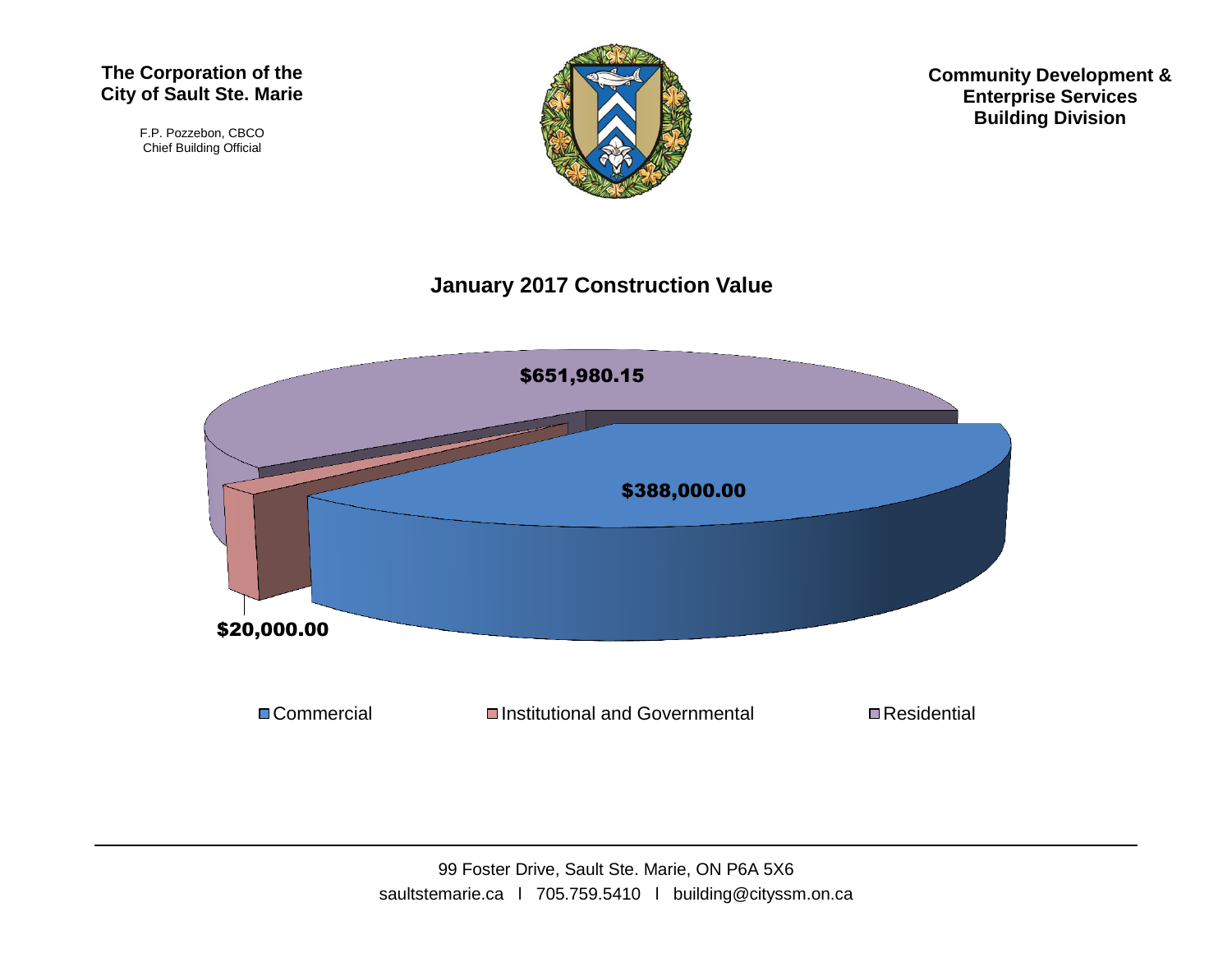

**Community Development and Enterprise Services Building Division**

**Tel: (705) 759-5410Fax: (705) 541-7165**

## **BUILDING PERMITS SUMMARY 2017/01/01 to 2017/01/31**

| <b>Building Type</b>                                                        | <b>New Construction</b> |                          |                         |                        | <b>Alterations and Additions</b> |                      | <b>Total</b>           |                          |                      |
|-----------------------------------------------------------------------------|-------------------------|--------------------------|-------------------------|------------------------|----------------------------------|----------------------|------------------------|--------------------------|----------------------|
|                                                                             | Num of<br><b>Units</b>  | Num of<br><b>Permits</b> | Value of<br><b>Work</b> | Num of<br><b>Units</b> | Num of<br><b>Permits</b>         | <b>Value of Work</b> | Num of<br><b>Units</b> | Num of<br><b>Permits</b> | <b>Value of Work</b> |
| Commercial                                                                  |                         |                          |                         |                        |                                  |                      |                        |                          |                      |
| Hotel, hotel/motel, motor<br>hotel                                          | $\pmb{0}$               | $\mathbf 0$              | \$0.00                  | $\pmb{0}$              | 1                                | \$10,000.00          | 0                      |                          | \$10,000.00          |
| Office building                                                             | 0                       | 0                        | \$0.00                  | $\mathbf 0$            | 3                                | \$165,000.00         | 0                      | 3                        | \$165,000.00         |
| Outdoor recreational<br>building                                            | $\pmb{0}$               | $\pmb{0}$                | \$0.00                  | $\pmb{0}$              |                                  | \$35,000.00          | 0                      |                          | \$35,000.00          |
| Retail and wholesale<br>outlets                                             | $\pmb{0}$               | $\mathbf 0$              | \$0.00                  | 0                      | $\overline{2}$                   | \$58,000.00          | 0                      | $\overline{2}$           | \$58,000.00          |
| Retail complex                                                              | $\pmb{0}$               | 0                        | \$0.00                  | 0                      |                                  | \$120,000.00         | 0                      |                          | \$120,000.00         |
| Total:                                                                      | $\pmb{0}$               | $\pmb{0}$                | \$0.00                  | $\bf{0}$               | 8                                | \$388,000.00         | 0                      | 8                        | \$388,000.00         |
| <b>Institutional and Governmental</b><br>Elementary school,<br>kindergarten | 0                       | 0                        | \$0.00                  | 0                      | $\overline{\mathbf{c}}$          | \$20,000.00          | 0                      | $\overline{2}$           | \$20,000.00          |
| Total:                                                                      | $\mathbf 0$             | 0                        | \$0.00                  | $\mathbf 0$            | $\overline{2}$                   | \$20,000.00          | 0                      | $\mathbf{2}$             | \$20,000.00          |
| <b>Residential</b>                                                          |                         |                          |                         |                        |                                  |                      |                        |                          |                      |
| Apartment                                                                   | $\pmb{0}$               | 0                        | \$0.00                  | $\mathbf 0$            | 3                                | \$404,559.70         | 0                      | 3                        | \$404,559.70         |
| Row House                                                                   | $\pmb{0}$               | $\mathbf 0$              | \$0.00                  | 0                      | 20                               | \$14,000.00          | 0                      | 20                       | \$14,000.00          |
| Semi-Detached or<br>Double (side by side),<br>single-att                    | $\mathbf 0$             | $\mathbf 0$              | \$0.00                  | $\mathbf 0$            | $\overline{7}$                   | \$4,900.00           | 0                      | 7                        | \$4,900.00           |
| Single House                                                                | $\pmb{0}$               | $\mathbf 0$              | \$0.00                  | $\pmb{0}$              | 25                               | \$228,520.45         | 0                      | 25                       | \$228,520.45         |
| Total:                                                                      | $\mathbf 0$             | $\mathbf 0$              | \$0.00                  | $\bf{0}$               | 55                               | \$651,980.15         | 0                      | 55                       | \$651,980.15         |
| <b>Grand Total:</b>                                                         | 0                       | 0                        | \$0.00                  | $\boldsymbol{0}$       | 65                               | \$1,059,980.15       | $\mathbf 0$            | 65                       | \$1,059,980.15       |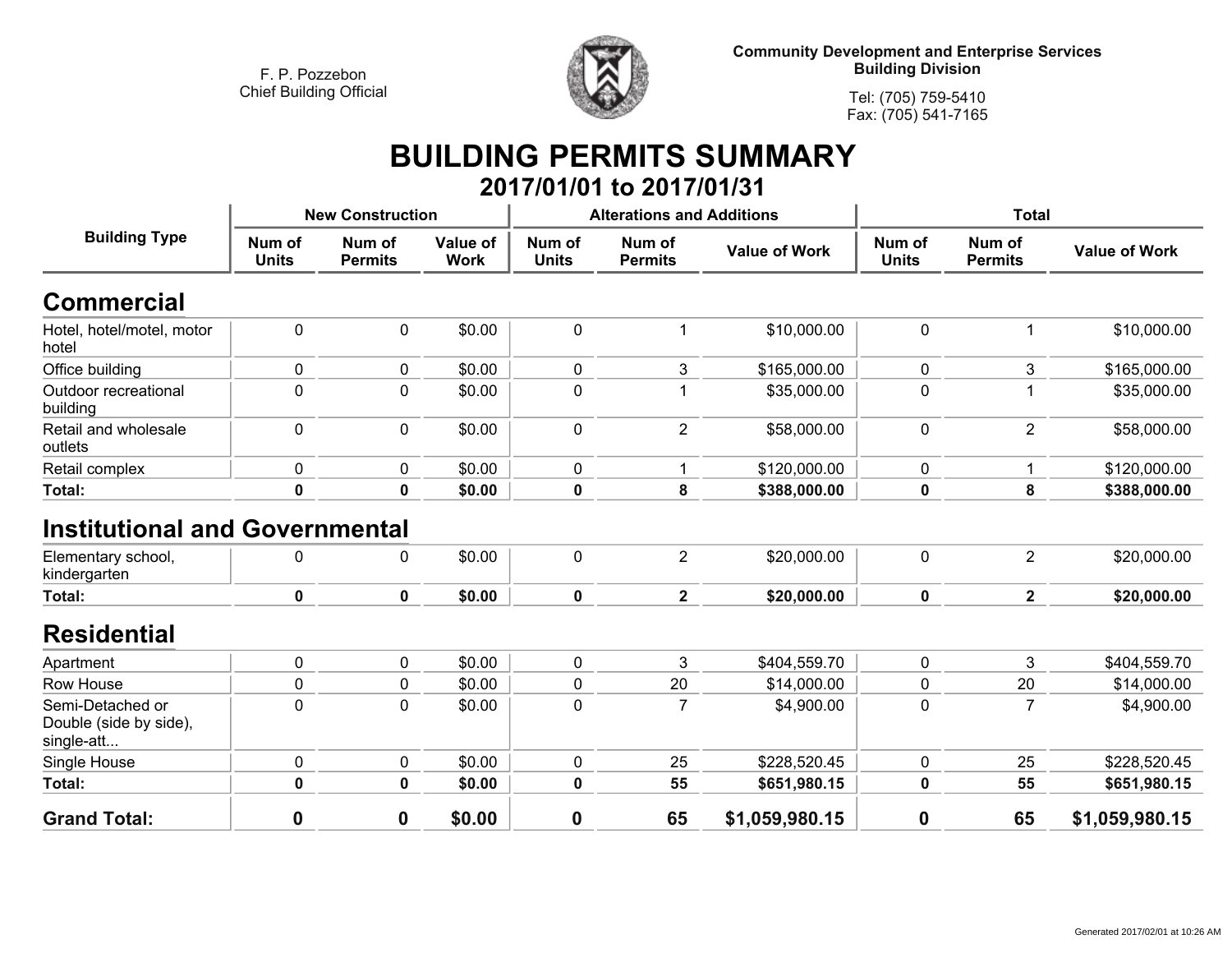

**Community Development and Enterprise Services Building Division**

**Tel: (705) 759-5410Fax: (705) 541-7165**

## **DEMOLITION PERMITS SUMMARY**

|                                                             |                         |                          |                         |                        | 2017/01/01 to 2017/01/31         |                      |                        |                          |                      |
|-------------------------------------------------------------|-------------------------|--------------------------|-------------------------|------------------------|----------------------------------|----------------------|------------------------|--------------------------|----------------------|
| <b>Building Type</b>                                        | <b>New Construction</b> |                          |                         |                        | <b>Alterations and Additions</b> |                      | <b>Total</b>           |                          |                      |
|                                                             | Num of<br><b>Units</b>  | Num of<br><b>Permits</b> | Value of<br><b>Work</b> | Num of<br><b>Units</b> | Num of<br><b>Permits</b>         | <b>Value of Work</b> | Num of<br><b>Units</b> | Num of<br><b>Permits</b> | <b>Value of Work</b> |
| <b>Commercial</b>                                           |                         |                          |                         |                        |                                  |                      |                        |                          |                      |
| Retail and wholesale<br>outlets                             | 0                       | 0                        | \$0.00                  | $-2$                   |                                  | \$14,999.00          | $-2$                   | 1                        | \$14,999.00          |
| Total:                                                      | 0                       | 0                        | \$0.00                  | $-2$                   |                                  | \$14,999.00          | $-2$                   | 1                        | \$14,999.00          |
| <b>Institutional and Governmental</b><br>Elementary school, | 0                       | 0                        | \$0.00                  | 0                      |                                  | \$100,000.00         | $\pmb{0}$              |                          | \$100,000.00         |
| kindergarten                                                |                         |                          |                         |                        |                                  |                      |                        |                          |                      |
| Total:                                                      | 0                       | $\mathbf 0$              | \$0.00                  | $\pmb{0}$              | 1                                | \$100,000.00         | $\mathbf 0$            | 1                        | \$100,000.00         |
| <b>Residential</b>                                          |                         |                          |                         |                        |                                  |                      |                        |                          |                      |
| Apartment                                                   | 0                       | $\mathbf 0$              | \$0.00                  | 0                      |                                  | \$50,000.00          | $\mathbf 0$            |                          | \$50,000.00          |
| Single House                                                | 0                       | 0                        | \$0.00                  | -1                     | 8                                | \$50,927.00          | $-1$                   | 8                        | \$50,927.00          |
| Total:                                                      | 0                       | 0                        | \$0.00                  | $-1$                   | 9                                | \$100,927.00         | -1                     | 9                        | \$100,927.00         |
| <b>Grand Total:</b>                                         | $\mathbf 0$             | $\mathbf 0$              | \$0.00                  | $-3$                   | 11                               | \$215,926.00         | $-3$                   | 11                       | \$215,926.00         |